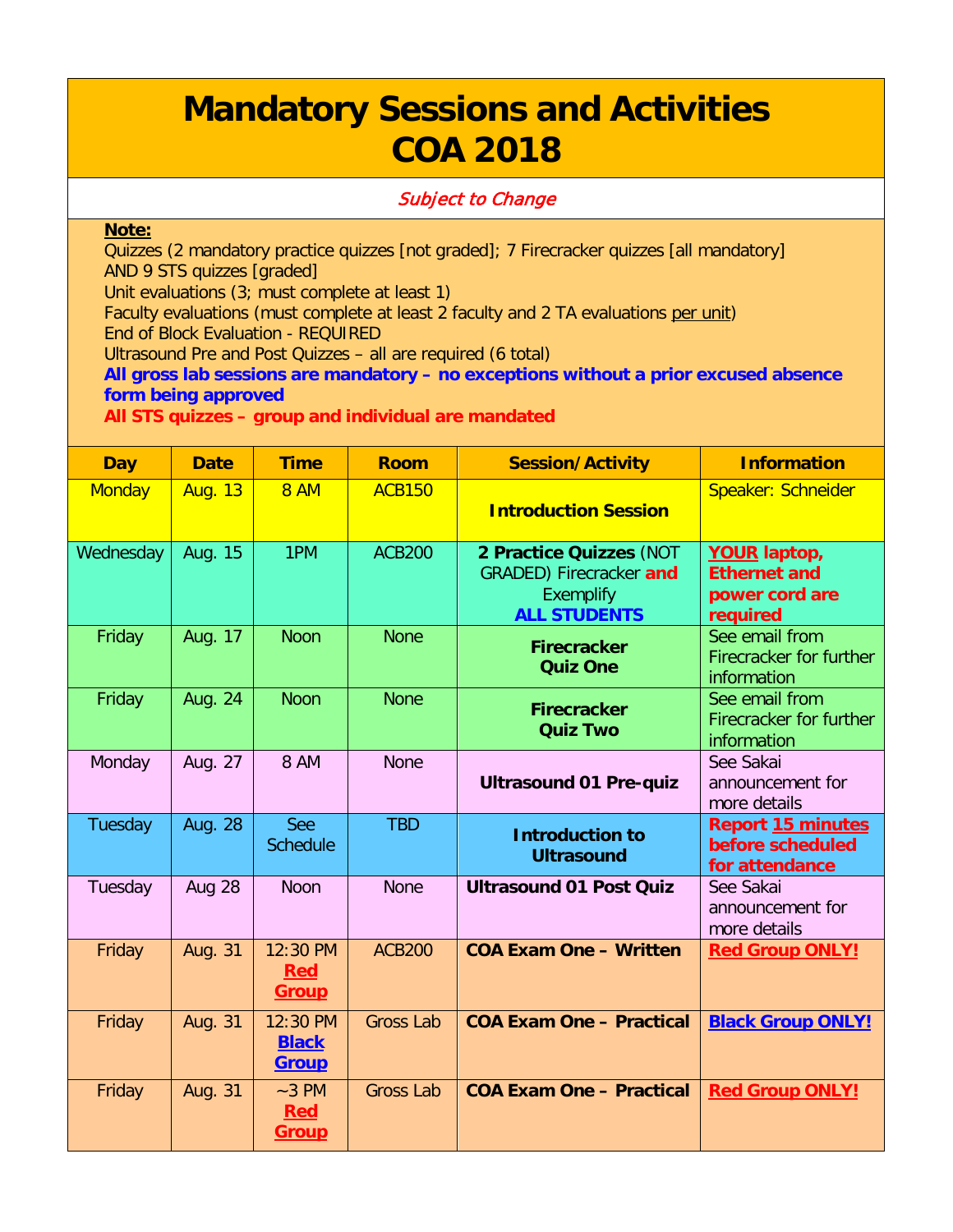| Friday    | Aug. 31  | $~-3$ PM<br><b>Black</b><br><b>Group</b> | <b>ACB200</b>                             | <b>COA Exam One - Written</b>                                                                                                                | <b>Black Group ONLY!</b>                                                                           |
|-----------|----------|------------------------------------------|-------------------------------------------|----------------------------------------------------------------------------------------------------------------------------------------------|----------------------------------------------------------------------------------------------------|
| Friday    | Aug. 31  | 5 PM                                     | <b>None</b>                               | <b>Completion of Evaluations</b><br>in New Innovations for Unit<br>One                                                                       | See announcement<br>on Sakai for further<br>directions                                             |
| Tuesday   | Sept. 04 | 8 AM                                     | <b>None</b>                               | <b>Ultrasound 02 Pre-quiz</b>                                                                                                                | See Sakai<br>announcement for<br>more details                                                      |
| Wednesday | Sept. 05 | See<br><b>Schedule</b>                   | <b>TBD</b>                                | <b>Thyroid Ultrasound</b>                                                                                                                    | <b>Report 15 minutes</b><br>before scheduled<br>for attendance                                     |
| Wednesday | Sept. 05 | <b>Noon</b>                              | <b>None</b>                               | <b>Ultrasound 02 Post Quiz</b>                                                                                                               | See Sakai<br>announcement for<br>more details                                                      |
| Wednesday | Sept. 05 | 1:30 PM                                  | <b>Various</b>                            | <b>COA and P3 combined</b><br>activity                                                                                                       | See P3 Block on Sakai<br>for further details                                                       |
| Friday    | Sept. 07 | <b>Noon</b>                              | <b>None</b>                               | <b>Firecracker</b><br><b>Quiz Three</b>                                                                                                      | See email from<br>Firecracker for further<br>information                                           |
| Friday    | Sept. 14 | <b>Noon</b>                              | <b>None</b>                               | <b>Firecracker</b><br><b>Quiz Four</b>                                                                                                       | See email from<br>Firecracker for further<br>information                                           |
| Friday    | Sept. 21 | 12:30 PM<br><b>Black</b><br><b>Group</b> | <b>ACB200</b>                             | <b>COA Exam Two - Written</b>                                                                                                                | <b>Black Group ONLY!</b>                                                                           |
| Friday    | Sept. 21 | 12:30 PM<br><b>Red</b><br><b>Group</b>   | <b>Gross Lab</b>                          | <b>COA Exam Two - Practical</b>                                                                                                              | <b>Red Group ONLY!</b>                                                                             |
| Friday    | Sept. 21 | $~-3$ PM<br><b>Black</b><br><b>Group</b> | <b>Gross Lab</b>                          | <b>COA Exam Two - Practical</b>                                                                                                              | <b>Black Group ONLY!</b>                                                                           |
| Friday    | Sept. 21 | $~-3$ PM<br><b>Red</b><br><u>Group</u>   | <b>ACB200</b>                             | <b>COA Exam Two-Written</b>                                                                                                                  | <b>Red Group ONLY!</b>                                                                             |
| Friday    | Sept. 21 | 5 PM                                     | <b>None</b>                               | <b>Completion of Evaluations</b><br>in New Innovations for Unit<br><b>Two</b>                                                                | See announcement<br>on Sakai for further<br>directions                                             |
| Wednesday | Sept. 26 | 8 AM                                     | <b>None</b>                               | <b>Ultrasound 03 Pre-quiz</b>                                                                                                                | See Sakai<br>announcement for<br>more details                                                      |
| Thursday  | Sept. 27 | See<br><b>Schedule</b>                   | <b>Gross Lab</b><br>and SimLife<br>Center | <b>Liver Ultrasound</b><br>Report to Gross Lab as usual<br>for attendance and proceed<br>to SimLife Ctr with your tank<br>when told to do so | White coat and<br>Red name tag<br>required. Clinical<br>attire (scrubs ok -<br>no jeans or shorts) |